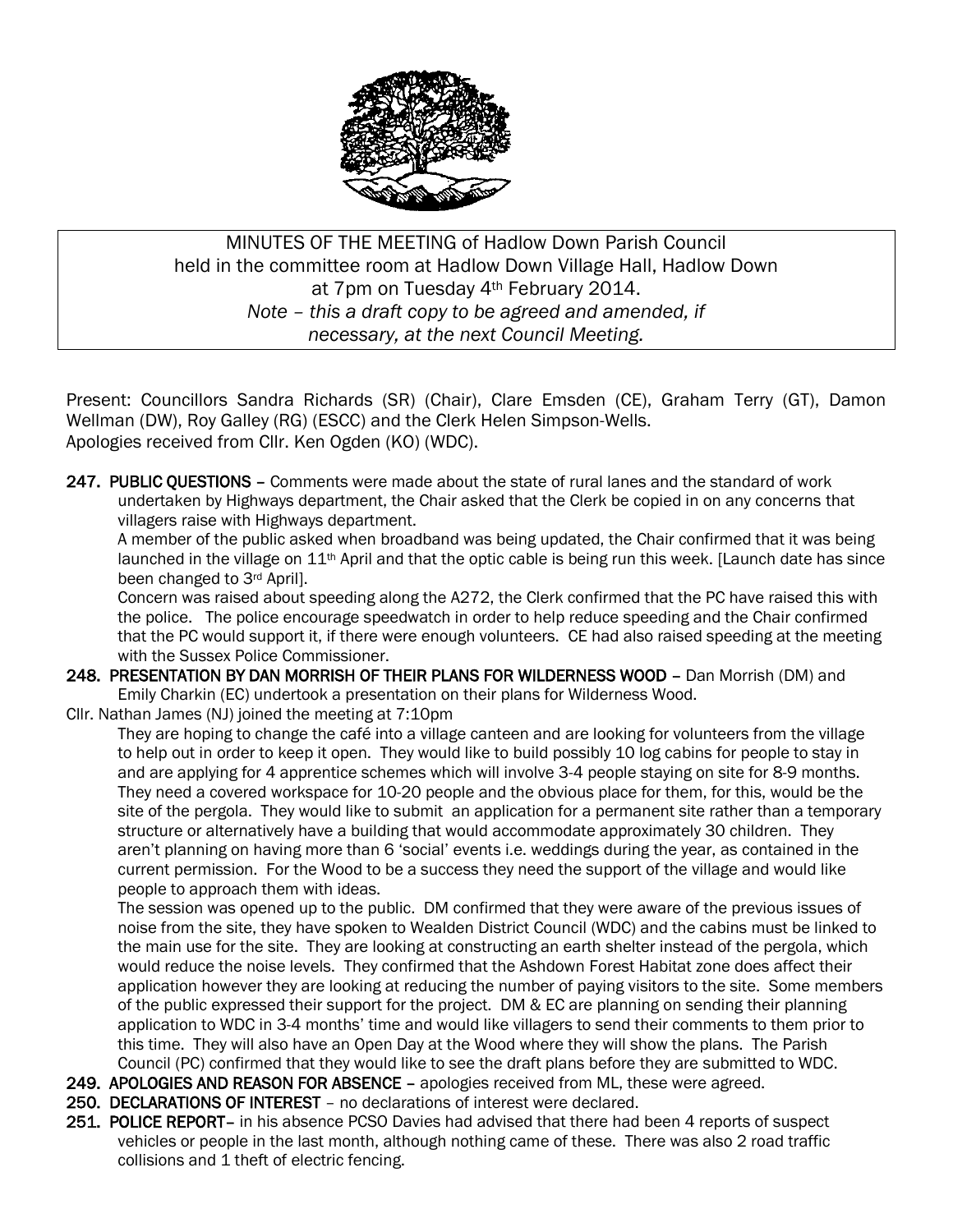#### 252. MINUTES OF THE MEETINGS held on  $7<sup>th</sup>$  and  $14<sup>th</sup>$  January 2014 were agreed and signed as a true record. 253. MATTERS ARISING (from previous meetings):

- i. Green Lane 24 CE confirmed that the Rights of Way team will be working on the surface in the summer, they will draw up a specification for the work, *CE to request that the PC see a copy of the specification, before the work commences.* CE
- ii. Hall Lane surface NJ confirmed that planings would be put in the holes. NJ and GT to liaise. NJ
- iii. Clerks Report was sent to Councillors with the agenda updating them on her action points, this included:
- a. Letter of complaint has been sent to UK Power Networks.
- b. The Playing Field committee have confirmed that the 3 month timescale for getting work done at the play area does not relate to items from the 2013 RoSPA report.
- c. WDC will be doing a presentation on their Delivery and Site Allocations Local Plan at the March PC meeting.
- d. The problems with the gullies in Waghorns Lane and Five Chimneys Lane have been reported to Highways.

## 254a. PLANNING APPLICATIONS:

i. WD/2014/0137/F - LAND AT STONEHURST LANE TN20 6LJ - Construction of sand school and fencing – The Parish Council support the application (5/0).

### b. APPROVED PLANNING APPLICATIONS:

- i. WD/2013/2416/F FIVE CHIMNEYS OAST, CURTAINS HILL Change of use of part of stable block to self contained residential accommodation.
- ii. WD/2013/2447/F WILDINGS WOOD, RIVERSIDE Extension to cottage
- iii. WD/2013/2434/F OAKLANDS, STONEHURST LANE Demolition of existing extensions and replacement with a two-storey side extension, part two-storey/part single-storey rear extension and detached double garage with home office above.

# iv. WD/2013/2332/F – LAND AT HOPE FARM, BRICK KILN LANE – Replacement of equestrian barn.

255. REPORTS FROM CLLR. ROY GALLEY, ESCC & CLLRs. KEN OGDEN WDC - RG advised that they will be meeting on 11th February to discuss the proposal to increase ESCC's budget by 1.95%. The meeting with the Sussex Police Commissioner was very positive. If information can be provided on when there are the most problems with speeding, then the police can attend at that time. A lot of recent Highways issues, especially in Hadlow Down, have been highlighted to RG. The PC raised their concerns over the standard of work undertaken by Highways department and over the problems with self-certification. It was highlighted to RG that 2 drains had been uncovered in Main Road that were overgrown and hadn't been cleansed, 5 have already been highlighted to Highways in Waghorns Lane. RG confirmed that extra money will go into work on potholes. It was proposed and agreed that the Head of Highways be invited to attend a meeting with the PC and the public, *Clerk to organize.* The contract of the clerk clerk

 With regard to the work in Wilderness Lane the PC requested details of the works order, whether it was followed, the cost of the work and whether the work undertaken equated to 4 days work. RG advised that he was informed that the contractor would take the risings away from the gullies at

 Curtains Hill. KO in his absence reported that WDC are currently reviewing working format as to whether they continue with a cabinet or more involvement from members. The Judicial Review is currently being held at the High Court. 400 bins are being missed each week which is considered to be a fair number.

### 256. HIGHWAYS:

- i. Highways Community Self-Serve report it was agreed to invite Roger Williams to attend a meeting to give a presentation on the Community Self-Serve report and also answer questions on Highways matters. *CE and SR to write a list of items to discuss with Roger Williams.* SR/CE
- ii. The Chair advised that the drainage team are currently working near Civers, the PC will need to see the report following the investigations. The driver involved in the 1st accident in January submitted a Freedom of Information request to ESCC on the drainage of the area. The response to this advises that the risk assessment confirmed that there was no immediate danger when the accident occurred.
- iii. The Clerk had received correspondence from a resident regarding drainage on the A272, *she will respond to the resident advising that we will update her on the results of Highway's investigations.* It has been suggested within Highways that the gullies be converted into tray covers. Clerk
- iv. Roadworks in Wilderness Lane discussed at points 255 and 256i. The Clerk confirmed that she had spoken to Highways about the work undertaken and the Reactive Manager and his colleague will be visiting the site this week to inspect the work.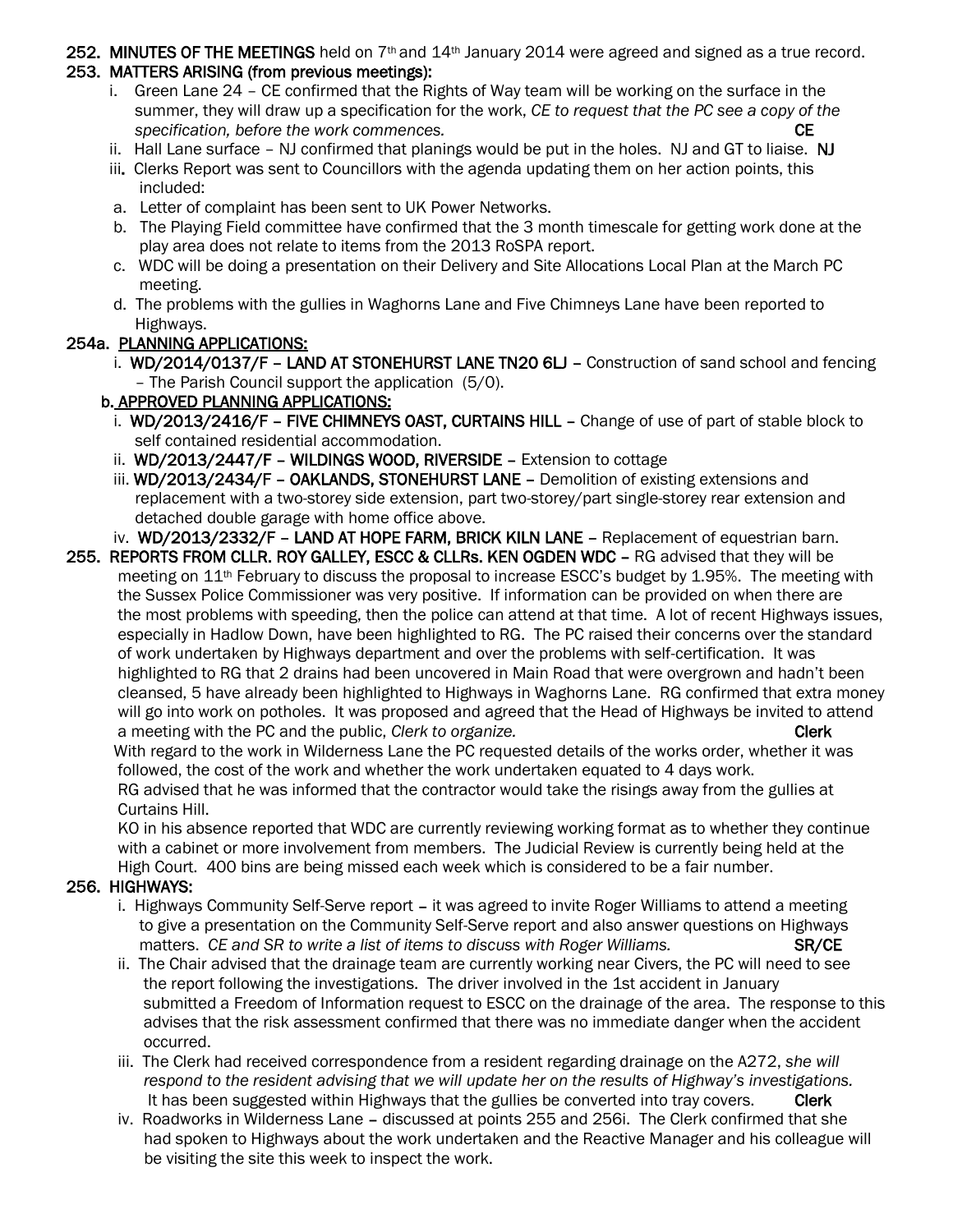- v. Meeting with Highways Steward the Clerk updated the PC on the meeting she and CE had with the Highways Steward. The road between Fordingbrook Hill and Jarvis Brook is due to be redressed in April/May 2014 and at the same time Hastingford Road, which is in a worse state with be patched. The Steward has listed Hastingford Lane as affected by the heavy rainfall in case there is extra money for these roads. The refuse from the gulleys should be placed on the down-side and 2ms away from the gulley, also cuttings aren't being cleared away when the hedges are cut.
- vi. Bollards at the junction of School Lane and Main Road the Highways Steward has pushed the kerbing back so that it is 450mm from the road. The Highways Steward can reinstall the bollards however they were originally removed as they kept on being knocked down. To be discussed at the next SLR meeting as to what other options are available.
- vii. Agenda items and attendance at the SLR meeting c/f to the March PC meeting.
- 257. BANK RECONCILIATION: for 24<sup>th</sup> January 2014 agreed and signed.

### 258. OTHER FINANCE MATTERS –

- i. The payments of £80 for AJW Ground Maintenance Services for play area maintenance and  $£30$  for Friends of East Sussex Record Office for the visit to the Keep that were signed at the January meeting were ratified at this meeting.
- ii. The Precept of £27887 was agreed and signed.
- iii. To agree the purchase of a new plaque for the oak tree at the burial ground  $c/f$  to the March meeting.
- iv. WDC Community Dividend Cllrs. Norman Buck and Ken Ogden have £4000 to give as grants to local projects in consultation with their Parish Councils, this is due to the penalties incurred by the waste bin contractor.

 The Chair opened the meeting to Janet Tourell, Village Hall Chair to comment, she confirmed that for they had some money from the lottery for the work on the toilets and were waiting to see if they'd been awarded another grant. They also want to do insulation work. The Clerk highlighted the request for funding for fencing around the play area. *It was agreed that the Chair would contact KO to discuss the grant and would liaise with village groups.* The grants would need spending by the end of December. SR

259. NEW COMMUNITY CENTRE – GT confirmed that the committee had sent their application to the Charity Commission, the Lawful Development applications had been completed for the Pavilion and the Village Hall, it was agreed for the Clerk to sign these and a cheque was raised for £192.50 for the fees, to be ratified at the next meeting. It was confirmed that a lot of the Business Plan had been completed.

#### 260. PLAYING FIELD

- iii. NJ passed to the Clerk a copy of the Playing Field Committee's accounts for 2013. NJ confirmed that he would now be undertaking the weekly inspection at the play area and would keep a signed record of this. Lucy McConachie also undertakes a monthly safety inspection.
- i. Following the receipt of guidance from the insurance company, the committee would like to put a 3ft high rounded top palisade fence around the play area. NJ gave information on the 3 quotes he had received. A discussion was held on the quotes and the need for a fence. It was agreed that the *Clerk would speak to the Chair of the committee to ask them to contact the insurance company to clarify the necessity for fencing.* Clerk
- ii. Path to the pavilion NJ advised that the committee would like the PC's permission to put a path to the pavilion, this would be topped with planings. The PC agreed to this proposal (5/0).
- iv. Councillors had been sent a copy of the report from the PF committee in response to the RoSPA inspection, together with the update regarding the tree swing. All Councillors were happy with the work that had been undertaken and the report was signed off.
- 261. EMERGENCY PLAN NJ updated the PC on the recent meeting. A meeting of the Emergency Plan Committee and villagers interested in being involved, will be held on 18th February at 7pm. *NJ to email invite to Councillors* **NJ**

 The Clerk highlighted that if the committee were covering items other than major emergencies they will need to ensure that all age groups were insured under the PC's insurance, *Clerk to contact the insurance company.* Clerk and the company of the company of the company of the company of the company of the company of the company of the company of the company of the company of the company of the company of the company

**SR to resend link to NJ from their recent meeting.** SR **SR SR** 

262. PARISH ASSEMBLY – Councillors advised the Clerk of new residents to whom she can *send a personal invite* to the Parish Assembly. **Clerk Clerk** 

#### 263. COMMUNITY PLAN:

 i. The Community Plan Working Party had agreed for the PC to meet with organisations in the village every 2 years. It was agreed that the PC would meet with Wilderness Wood first when they look at their draft plans, *NJ and GT will contact St Mark's School to propose that they visit the school.* NJ/GT